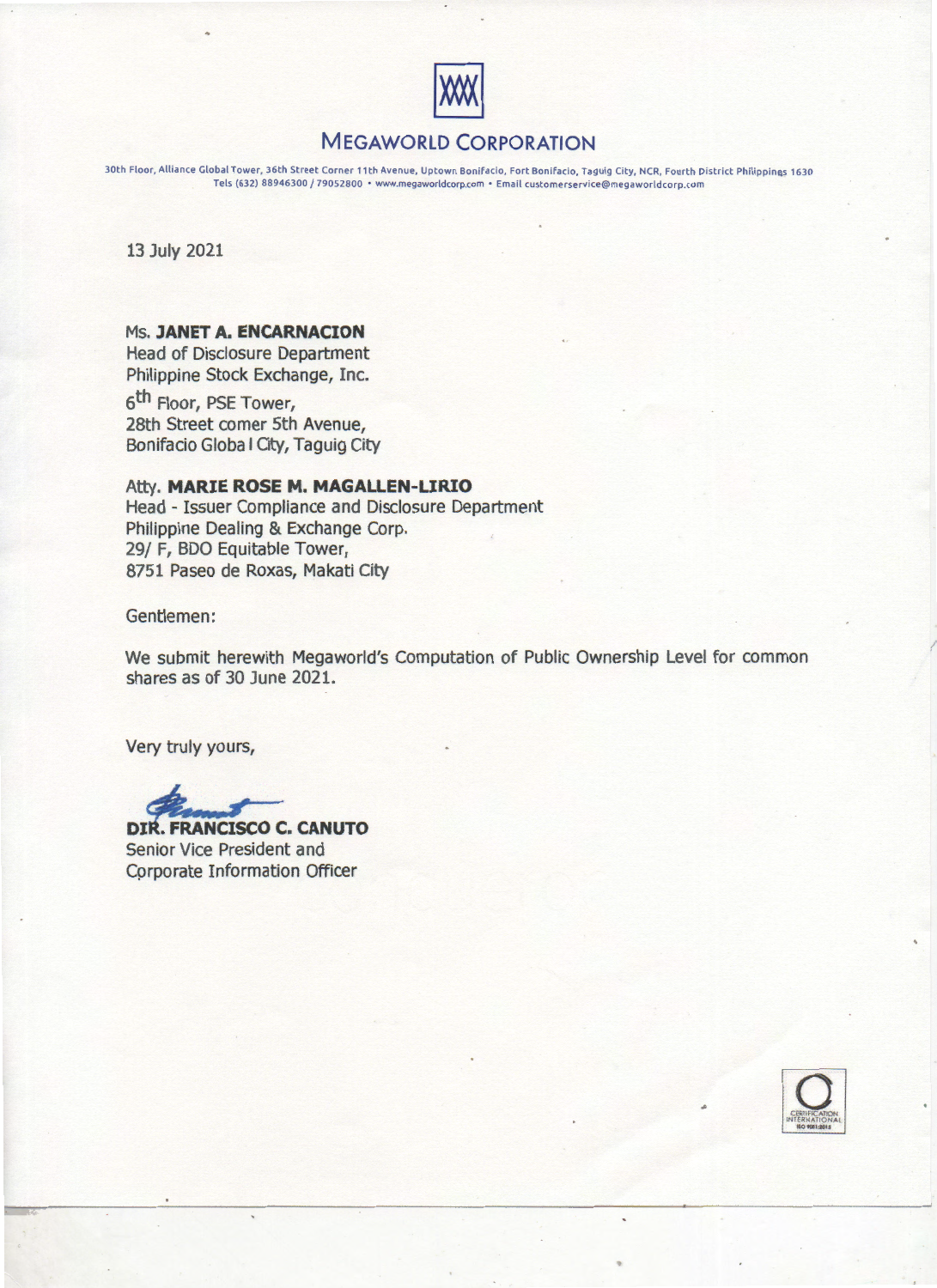The PSE makes no representation on the accuracy, validity, correctness and completeness of the information stated in the respective PORs of listed companies. The PSE shall use the information contained in the POR submitted by the company in computing a company's weight in the index and this may be updated or adjusted consistent with the policy of the Exchange in managing the PSEi and sector indices.



# **Megaworld Corporation MEG**

**PSE Disclosure Form POR-1 - Public Ownership Report Reference: Amended Rule on Minimum Public Ownership**

#### **Report Type**

**D** Monthly

**Ø** Quarterly

**D** Others

**Report Date** Jun 30, 2021

#### **Computation of Public Ownership**

| Number of Issued and<br>Outstanding<br><b>Common Shares</b>        | 32,370,865,872 |
|--------------------------------------------------------------------|----------------|
| Less: Number of<br><b>Treasury</b><br><b>Common Shares, if any</b> | 507,000,000    |
| Number of Outstanding 31,863,865,872<br><b>Common Shares</b>       |                |

#### **Less :**

#### **A. Directors**

| <b>Name</b>         | <b>Direct</b> | <b>Indirect</b> | Total direct & indirect shares | % to Total Outstanding Shares |
|---------------------|---------------|-----------------|--------------------------------|-------------------------------|
| Andrew L. Tan       |               |                 |                                |                               |
| Jesus B. Varela     |               |                 |                                |                               |
| Cresencio P. Aquino |               |                 |                                |                               |
| Katherine L. Tan    | 1,891,632     |                 | 1,891,632                      |                               |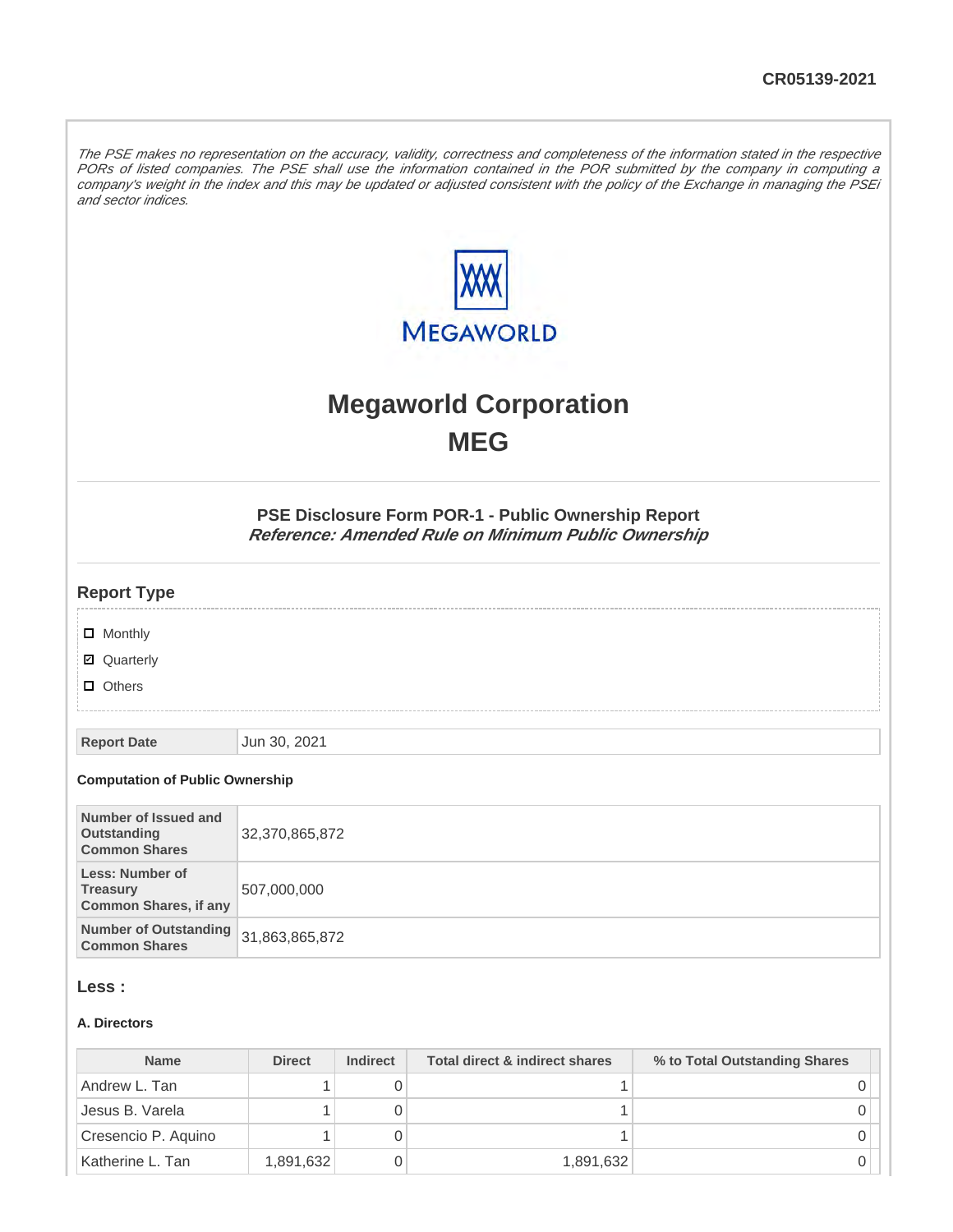| Enrique Santos L. Sy | 80.553    |         | 80,553    |  |
|----------------------|-----------|---------|-----------|--|
| Kingson U. Sian      |           | 612.500 | 612.501   |  |
| Roberto S. Guevara   |           |         |           |  |
|                      | 1,972,190 | 612.500 | 2,584,690 |  |

#### **B. Officers**

| <b>Name</b>                  | <b>Direct</b> | <b>Indirect</b> | <b>Total direct &amp; indirect shares</b> | % to Total Outstanding Shares |
|------------------------------|---------------|-----------------|-------------------------------------------|-------------------------------|
| Lourdes T. Gutierrez-Alfonso | 806,271       | 167,973         | 974,244                                   | 0                             |
| Kevin Andrew L. Tan          | 0             | 367,205         | 367,205                                   |                               |
| Francisco C. Canuto          | 369,054       | 0               | 369,054                                   | 0                             |
| Giovanni C. Ng               | 0             | 0               | $\Omega$                                  | 0                             |
| Philipps C. Cando            | 0             | 0               | 0                                         | 0                             |
| Maria Victoria M. Acosta     | 0             | 0               | 0                                         | 0                             |
| Noli D. Hernandez            | 0             | $\Omega$        | $\Omega$                                  | 0                             |
| Maria Carla T. Uykim         | 0             | 0               | 0                                         | 0                             |
| Rafael Antonio S. Perez      | 0             | 0               | $\Omega$                                  | 0                             |
| Graham M. Coates             | $\Omega$      | 0               | 0                                         | 0                             |
| Jennifer L. Romualdez        | $\Omega$      | 0               | $\Omega$                                  | 0                             |
| Kimberly Hazel A. Sta. Maria | 0             | $\Omega$        | $\Omega$                                  | O                             |
| Cherryll B. Sereno           | 0             | 0               | $\Omega$                                  | 0                             |
| Anna Michelle T. Llovido     | 0             | 0               | $\mathbf 0$                               | 0                             |
| Nelileen S. Baxa             | $\Omega$      | $\Omega$        | $\Omega$                                  | 0                             |
|                              | 1,175,325     | 535,178         | 1,710,503                                 | 0                             |

### **C. Principal/Substantial Stockholders**

| <b>Name</b>                  | <b>Direct</b>  | Indirect   Total direct & indirect shares | % to Total Outstanding Shares |
|------------------------------|----------------|-------------------------------------------|-------------------------------|
| Alliance Global Group, Inc.  | 14,310,483,058 | 14,310,483,058                            | 44.91                         |
| New Town Land Partners, Inc. | 5,668,530,324  | 5,668,530,324                             | 17.78                         |
|                              | 19,979,013,382 | 19,979,013,382                            | 62.69                         |

#### **D. Affiliates**

| <b>Name</b>                        | <b>Direct</b> |   |               | Indirect Total direct & indirect shares \% to Total Outstanding Shares |
|------------------------------------|---------------|---|---------------|------------------------------------------------------------------------|
| Richmonde Hotel Group Int. Limited | 420,000,000   | 0 | 420,000,000   | 1.32                                                                   |
| First Centro, Inc.                 | 873,012,500   | 0 | 873,012,500   | 2.74                                                                   |
| Megaworld Cebu Properties, Inc.    | 143,000,000   | 0 | 143,000,000   | 0.45                                                                   |
|                                    | 1,436,012,500 | 0 | 1,436,012,500 | 4.51                                                                   |

#### **E. Government**

| <b>Name</b> | <b>Direct</b> | <b>Indirect</b> | Total direct & indirect shares | % to Total Outstanding Shares |
|-------------|---------------|-----------------|--------------------------------|-------------------------------|
| <b>NONE</b> |               |                 |                                |                               |
|             |               |                 |                                |                               |

#### **F. Banks**

| <b>Direct</b><br>Total direct & indirect shares<br><b>Name</b><br>% to Total Outstanding Shares |  |
|-------------------------------------------------------------------------------------------------|--|
|-------------------------------------------------------------------------------------------------|--|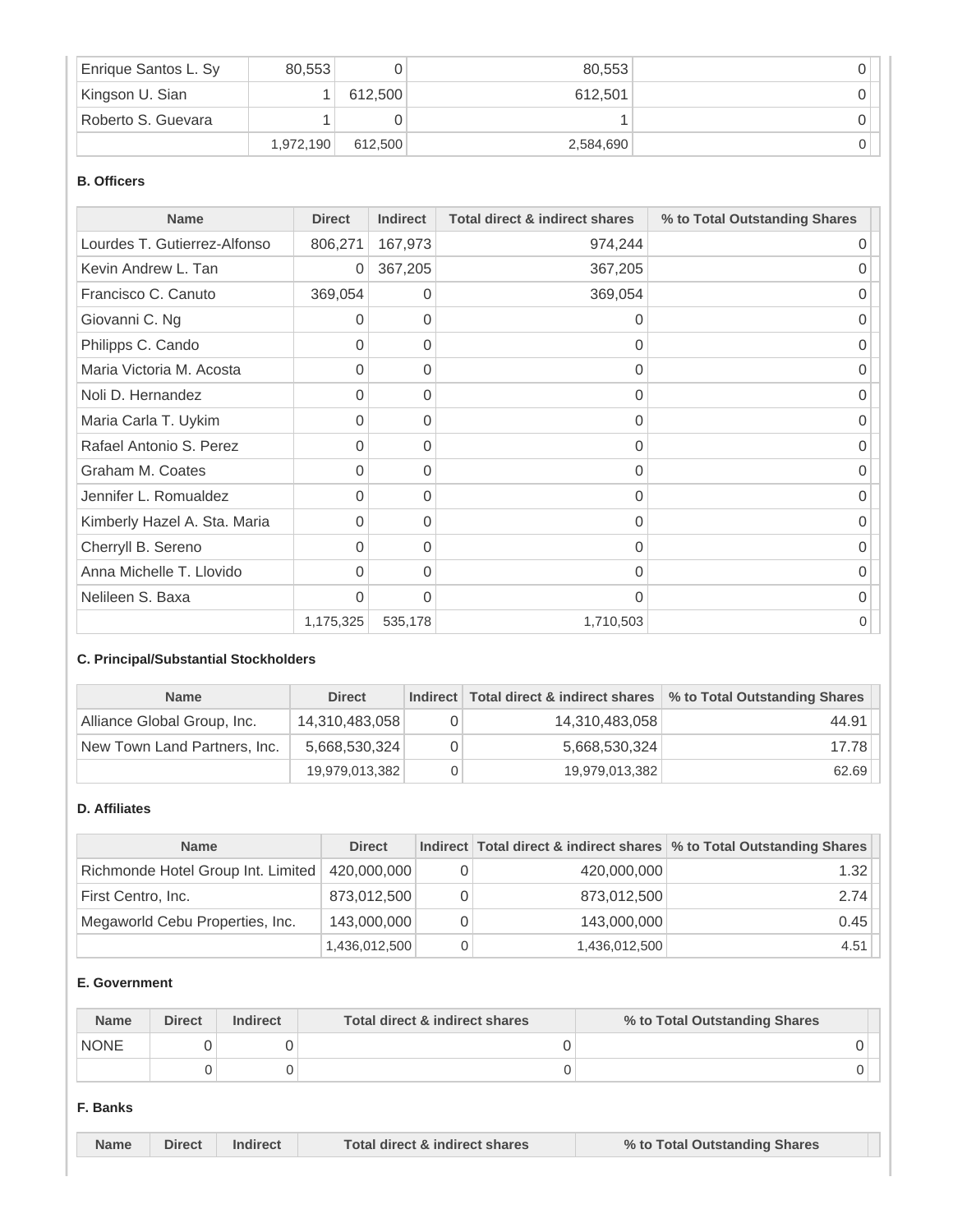| NK<br><b>INI</b> |  |  |
|------------------|--|--|
|                  |  |  |

# **G. Employees**

| <b>Name</b> | <b>Direct</b> | <b>Indirect</b> | Total direct & indirect shares | % to Total Outstanding Shares |  |
|-------------|---------------|-----------------|--------------------------------|-------------------------------|--|
| <b>NONE</b> |               |                 |                                |                               |  |
|             |               |                 |                                |                               |  |

# **H. Lock-Up Shares**

| <b>Name</b> | <b>Direct</b> | <b>Indirect</b> | Total direct & indirect shares | % to Total Outstanding Shares |
|-------------|---------------|-----------------|--------------------------------|-------------------------------|
| <b>NONE</b> |               |                 |                                |                               |
|             |               |                 |                                |                               |

#### **I. Others**

| <b>Name</b> | <b>Direct</b> | <b>Indirect</b> | Total direct & indirect shares | % to Total Outstanding Shares |  |
|-------------|---------------|-----------------|--------------------------------|-------------------------------|--|
| <b>NONE</b> |               |                 |                                |                               |  |
|             |               |                 |                                |                               |  |

| Number of Listed<br><b>Common Shares</b>                | 32,370,865,872 |
|---------------------------------------------------------|----------------|
| <b>Total Number of</b><br><b>Non-Public Shares</b>      | 21,419,321,075 |
| <b>Total Number of Shares</b><br>Owned<br>by the Public | 10,444,544,797 |
| <b>Public Ownership</b><br>Percentage                   | 32.778         |

#### **Other Relevant Information**

None

| Filed on behalf by: |                 |
|---------------------|-----------------|
| Name                | Sherwin De Joya |
| Designation         | AVP             |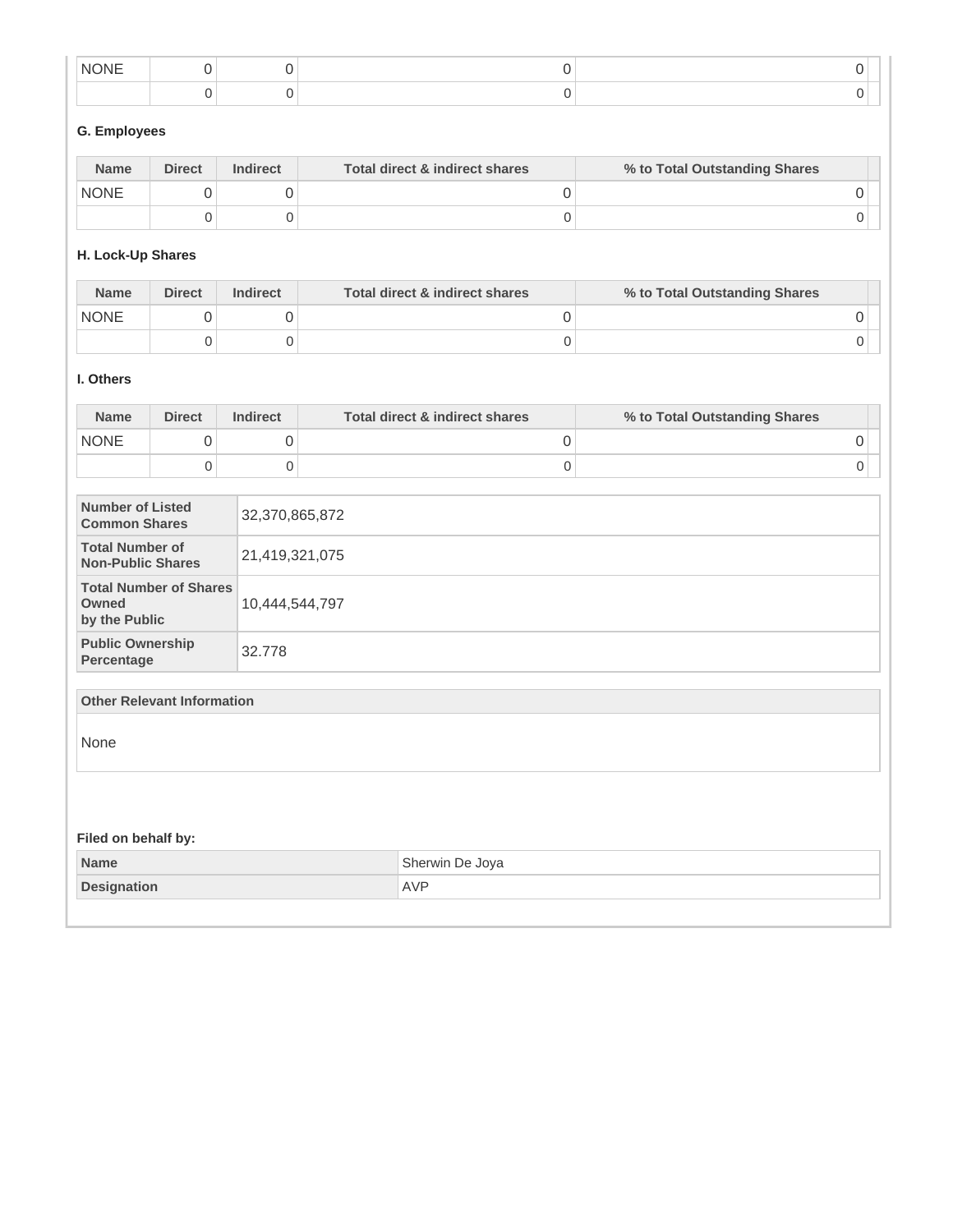#### **MEGAWORLD CORPORATION Computation of Public Ownership Level as of 30 June 2021**

Number of Issued Common Shares **32,370,865,872** Less: Number of Treasury Shares **507,000,000** Less: Number of Issued and Outstanding Common Shares

### **31,863,865,872**

|                                                                                                                                                | % to total<br><b>Outstanding Common</b><br><b>Shares</b> | Number<br>of Common<br><b>Shares</b> |           |
|------------------------------------------------------------------------------------------------------------------------------------------------|----------------------------------------------------------|--------------------------------------|-----------|
| <b>Directors</b>                                                                                                                               |                                                          |                                      |           |
| Chairman Andrew L. Tan                                                                                                                         | 0.00000000%                                              | $\mathbf{1}$                         |           |
| Dir. Jesus B. Varela                                                                                                                           | 0.00000000%                                              | $\mathbf{1}$                         |           |
| Dir. Cresencio P. Aquino                                                                                                                       | 0.00000000%                                              | 1                                    |           |
| Dir. Katherine L. Tan                                                                                                                          | 0.00593661%                                              | 1,891,632                            |           |
| Dir. Enrique Santos L. Sy                                                                                                                      | 0.00025280%                                              | 80,553                               |           |
| Dir. Kingson U. Sian                                                                                                                           | 0.00192224%                                              | 612,501                              |           |
| Dir. Roberto S. Guevara                                                                                                                        | 0.00000000%                                              | 1                                    |           |
| Sub-total                                                                                                                                      | 0.00811166%                                              |                                      | 2,584,690 |
|                                                                                                                                                |                                                          |                                      |           |
| <b>Officers</b>                                                                                                                                |                                                          |                                      |           |
| Andrew L. Tan<br>President and Chief Exec. Officer                                                                                             | $(0.00000000\%)$                                         | (1)                                  |           |
| Kingson U. Sian<br><b>Executive Director</b>                                                                                                   | (0.00192224%)                                            | (612, 501)                           |           |
| Lourdes T. Gutierrez-Alfonso<br><b>Chief Operating Officer</b>                                                                                 | 0.00305752%                                              | 974,244                              |           |
| Kevin Andrew L. Tan<br>EVP and Chief Strategy Officer                                                                                          | 0.00115242%                                              | 367,205                              |           |
| Francisco C. Canuto<br>SVP, Treasurer, Compliance Officer<br>Corp. Info. Officer and Chief Audit<br><b>Executive and Chief Finance Officer</b> | 0.00115822%                                              | 369,054                              |           |
| Giovanni C. Ng<br>SVP and Finance Director                                                                                                     | 0.00000000%                                              | 0                                    |           |
| Philipps C. Cando<br><b>Managing Director for Operations</b>                                                                                   | 0.00000000%                                              | 0                                    |           |
| Maria Victoria M. Acosta<br>SVP for International Marketing                                                                                    | 0.00000000%                                              | 0                                    |           |
| Noli D. Hernandez<br>EVP for Sales and Marketing                                                                                               | 0.00000000%                                              | 0                                    |           |
| Maria Carla T. Uykim<br>Head of Corp. Advisory and<br><b>Division</b>                                                                          | 0.00000000%                                              | 0                                    |           |
| Rafael Antonio S. Perez<br>Head for HR and Corp. Admin. Div.                                                                                   | 0.00000000%                                              | 0                                    |           |
| <b>Graham M. Coates</b><br>Head of Megaworld Lifestyle Malls                                                                                   | 0.00000000%                                              | 0                                    |           |
| Jennifer L. Romualdez<br>Head of Operations Management                                                                                         | 0.00000000%                                              | 0                                    |           |
| Kimberly Hazel A. Sta. Maria<br>AVP for Corporate Comm. and<br><b>Advertising Division</b>                                                     | 0.00000000%                                              | 0                                    |           |
| Cherryll B. Sereno<br>Chief Risk Officer                                                                                                       | 0.00000000%                                              | 0                                    |           |
| Anna Michelle T. Llovido<br>Corporate Secretary                                                                                                | 0.00000000%                                              | 0                                    |           |
| Nelileen S. Sawali<br>Asst. Corp. Secretary                                                                                                    | 0.00000000%                                              | 0                                    |           |
| Sub-total                                                                                                                                      | 0.00536816%                                              |                                      | 1,710,503 |